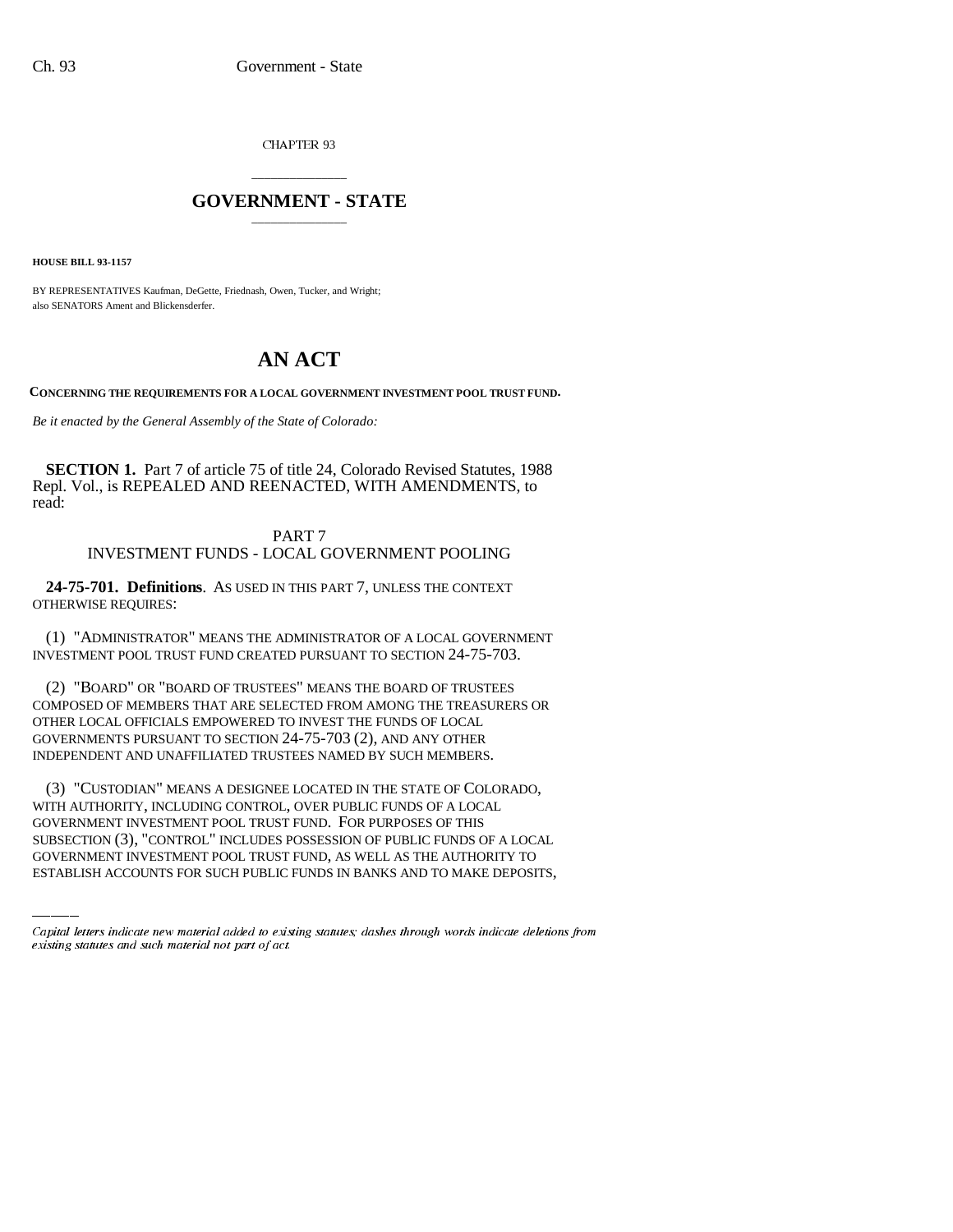WITHDRAWALS, OR DISBURSEMENTS OF SUCH PUBLIC FUNDS. IF THE EXERCISE OF AUTHORITY OVER SUCH PUBLIC FUNDS REQUIRES ACTION BY OR THE CONSENT OF TWO OR MORE PUTATIVE CUSTODIANS, THEN SUCH CUSTODIANS SHALL BE TREATED AS ONE CUSTODIAN WITH RESPECT TO SUCH PUBLIC FUNDS.

(4) "FINANCIAL INSTITUTION" MEANS AN INSTITUTION, WITH ITS PRIMARY PLACE OF BUSINESS IN THIS STATE AND AUTHORIZED BY ITS CHARTER TO EXERCISE FIDUCIARY POWERS, THAT IS A STATE BANK, AN INDUSTRIAL BANK, A SAVINGS AND LOAN ASSOCIATION, OR A TRUST COMPANY CHARTERED BY THIS STATE, A NATIONAL BANK ORGANIZED OR CHARTERED UNDER 12 U.S.C. SEC. 2, OR A FEDERAL SAVINGS AND LOAN ASSOCIATION ORGANIZED OR CHARTERED UNDER 12 U.S.C. SEC. 12.

(5) (a) "INVESTMENT ADVISER" MEANS, EXCEPT AS PROVIDED IN PARAGRAPH (b) OF THIS SUBSECTION (5), ANY PERSON WHO, FOR COMPENSATION, ENGAGES IN THE BUSINESS OF ADVISING OTHERS, EITHER DIRECTLY OR THROUGH PUBLICATIONS OR WRITINGS, AS TO THE VALUE OF SECURITIES OR AS TO THE ADVISABILITY OF INVESTING IN, PURCHASING, OR SELLING SECURITIES OR WHO, FOR COMPENSATION AND AS PART OF A REGULAR BUSINESS, ISSUES OR PROMULGATES ANALYSES OR REPORTS CONCERNING SECURITIES. "INVESTMENT ADVISER" ALSO INCLUDES FINANCIAL PLANNERS AND OTHER PERSONS WHO, AS AN INTEGRAL COMPONENT OF OTHER FINANCIALLY RELATED SERVICES, PROVIDE SUCH INVESTMENT ADVISORY SERVICES TO A LOCAL GOVERNMENT INVESTMENT POOL TRUST FUND FOR COMPENSATION OR WHO HOLD THEMSELVES OUT AS PROVIDING INVESTMENT ADVISORY SERVICES TO A LOCAL GOVERNMENT INVESTMENT POOL TRUST FUND FOR COMPENSATION.

(b) "INVESTMENT ADVISER" DOES NOT INCLUDE:

(I) A PUBLISHER OF ANY BONA FIDE NEWSPAPER, MAGAZINE, OR BUSINESS OR FINANCIAL PUBLICATION WITH A REGULAR AND PAID CIRCULATION; A PUBLISHER OF ANY SECURITIES ADVISORY NEWSLETTER WITH A REGULAR AND PAID CIRCULATION WHICH DOES NOT PROVIDE ADVICE TO SUBSCRIBERS ON THEIR SPECIFIC INVESTMENT SITUATIONS; OR ANY AUTHOR OF MATERIAL INCLUDED IN ANY SUCH NEWSPAPER, MAGAZINE, PUBLICATION, OR NEWSLETTER WHO DOES NOT OTHERWISE COME WITHIN THE DEFINITION OF AN "INVESTMENT ADVISER" OR "INVESTMENT ADVISER REPRESENTATIVE";

(II) AN INVESTMENT ADVISER REPRESENTATIVE;

(III) A BROKER-DEALER OR SALES REPRESENTATIVE FOR A BROKER-DEALER LICENSED BY THE SECURITIES COMMISSIONER WHOSE PERFORMANCE OF INVESTMENT ADVISORY SERVICES IS SOLELY INCIDENTAL TO THE CONDUCT OF ITS BUSINESS AS A BROKER-DEALER AND WHO RECEIVES NO SPECIAL COMPENSATION FOR SUCH SERVICES;

(IV) A FINANCIAL INSTITUTION OR ANY PERSON EMPLOYED BY OR DIRECTLY ASSOCIATED WITH A FINANCIAL INSTITUTION;

(V) A LAWYER, CERTIFIED PUBLIC ACCOUNTANT, PROFESSIONAL ENGINEER, PROFESSIONAL GEOLOGIST, OR TEACHER, IF SUCH PERSON: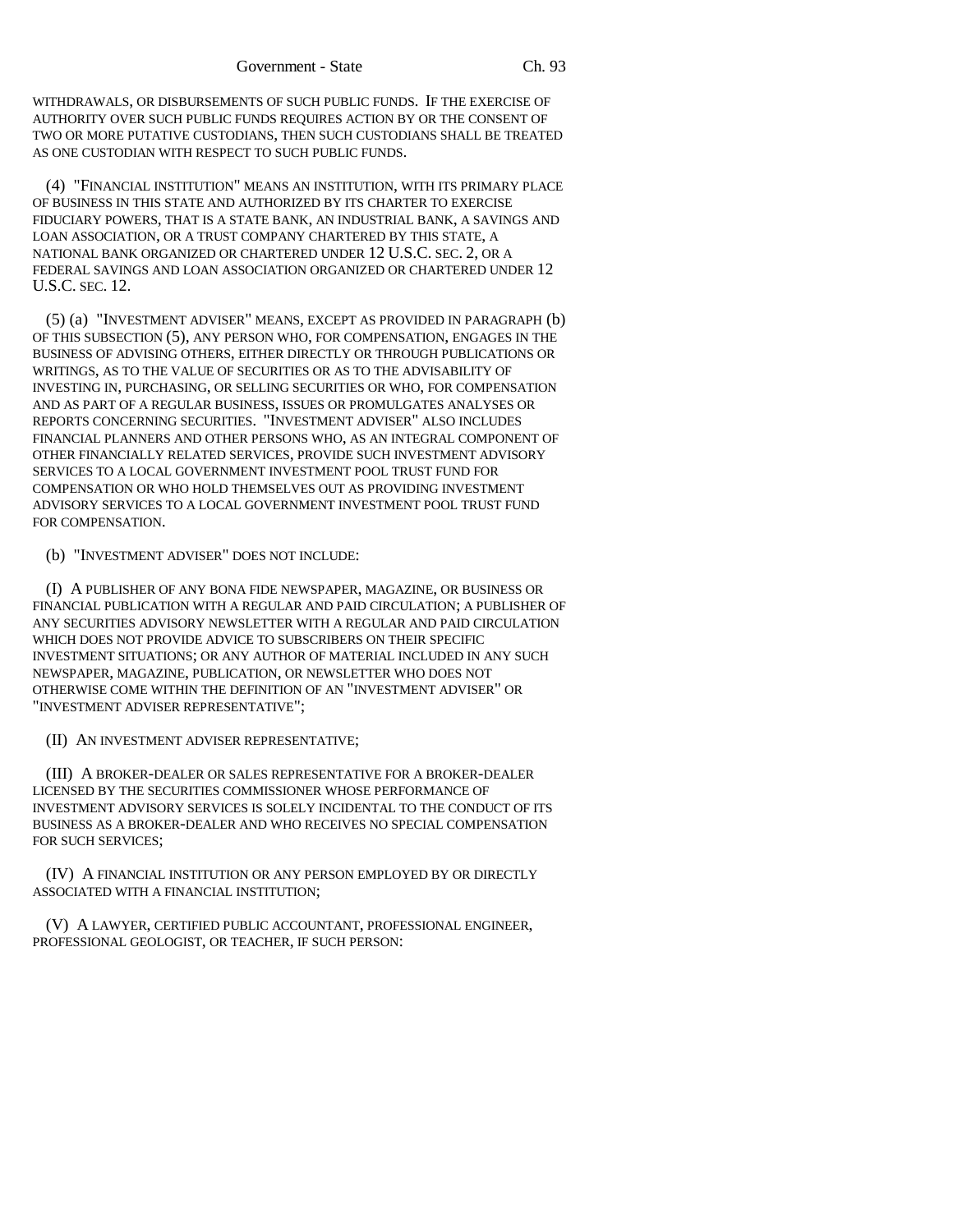(A) DOES NOT TAKE POSSESSION OF THE FUNDS OR SECURITIES OF A LOCAL GOVERNMENT INVESTMENT POOL TRUST FUND IN CONNECTION WITH PROVIDING INVESTMENT ADVISORY SERVICES; AND

(B) DOES NOT RECEIVE COMMISSIONS OR OTHER COMPENSATION, DIRECTLY OR INDIRECTLY, FROM THE SALE OF ANY SECURITY TO ANY LOCAL GOVERNMENT INVESTMENT POOL TRUST FUND TO WHOM SUCH PERSON PROVIDES ADVICE ABOUT THE VALUE OR ADVISABILITY OF INVESTING IN SUCH SECURITY; AND

(C) DOES NOT ENGAGE IN THE BUSINESS OF ADVISING A LOCAL GOVERNMENT INVESTMENT POOL TRUST FUND AS TO THE VALUE OF SECURITIES OR AS TO THE ADVISABILITY OF INVESTING IN, PURCHASING, OR SELLING SECURITIES AND PROVIDES SUCH ADVICE, IF AT ALL, IN A MANNER SOLELY INCIDENTAL TO THE PRACTICE OF THE PERSON'S PROFESSION;

(VI) ANY OFFICIAL, EMPLOYEE, OR REPRESENTATIVE OF THE UNITED STATES, ANY STATE, ANY POLITICAL SUBDIVISION OF A STATE, OR ANY AGENCY OR BODY CORPORATE OR OTHER INSTRUMENTALITY THEREOF, ACTING IN SUCH PERSON'S OFFICIAL CAPACITY ON BEHALF OF SUCH ENTITY;

(VII) ANY OTHER PERSON OR CLASS OF PERSONS THE SECURITIES COMMISSIONER DESIGNATES BY RULE OR ORDER.

(6) "INVESTMENT ADVISER REPRESENTATIVE" MEANS ANY INDIVIDUAL WHO IS A PARTNER, OFFICER, OR DIRECTOR OF AN INVESTMENT ADVISER, WHO OCCUPIES A SIMILAR STATUS WITH OR PERFORMS SIMILAR FUNCTIONS FOR AN INVESTMENT ADVISER, OR WHO IS EMPLOYED OR OTHERWISE ASSOCIATED WITH AN INVESTMENT ADVISER, EXCEPT CLERICAL OR MINISTERIAL PERSONNEL, AND WHO:

(a) MAKES ANY RECOMMENDATIONS OR OTHERWISE RENDERS ADVICE REGARDING SECURITIES;

(b) MANAGES ACCOUNTS OR PORTFOLIOS OF CLIENTS OF THE INVESTMENT ADVISER;

(c) DETERMINES WHICH RECOMMENDATION OR ADVICE REGARDING SECURITIES SHOULD BE GIVEN;

(d) SOLICITS, OFFERS, NEGOTIATES FOR THE SALE OF, OR SELLS, INVESTMENT ADVISORY SERVICES; OR

(e) SUPERVISES EMPLOYEES WHO PERFORM ANY OF THE DUTIES SPECIFIED IN THIS SUBSECTION (6).

(7) "INVESTMENT ADVISORY SERVICES" MEANS THOSE ACTIVITIES PERFORMED BY A PERSON IN CONNECTION WITH SUCH PERSON'S ENGAGING IN ANY OF THE ACTIVITIES DESCRIBED IN PARAGRAPH (a) OF SUBSECTION (5) OF THIS SECTION.

(8) "LOCAL GOVERNMENT" MEANS ANY COUNTY, CITY AND COUNTY, TOWN, SCHOOL DISTRICT, SPECIAL DISTRICT, OR OTHER POLITICAL SUBDIVISION OF THE STATE, OR ANY DEPARTMENT, AGENCY, OR INSTRUMENTALITY THEREOF, OR ANY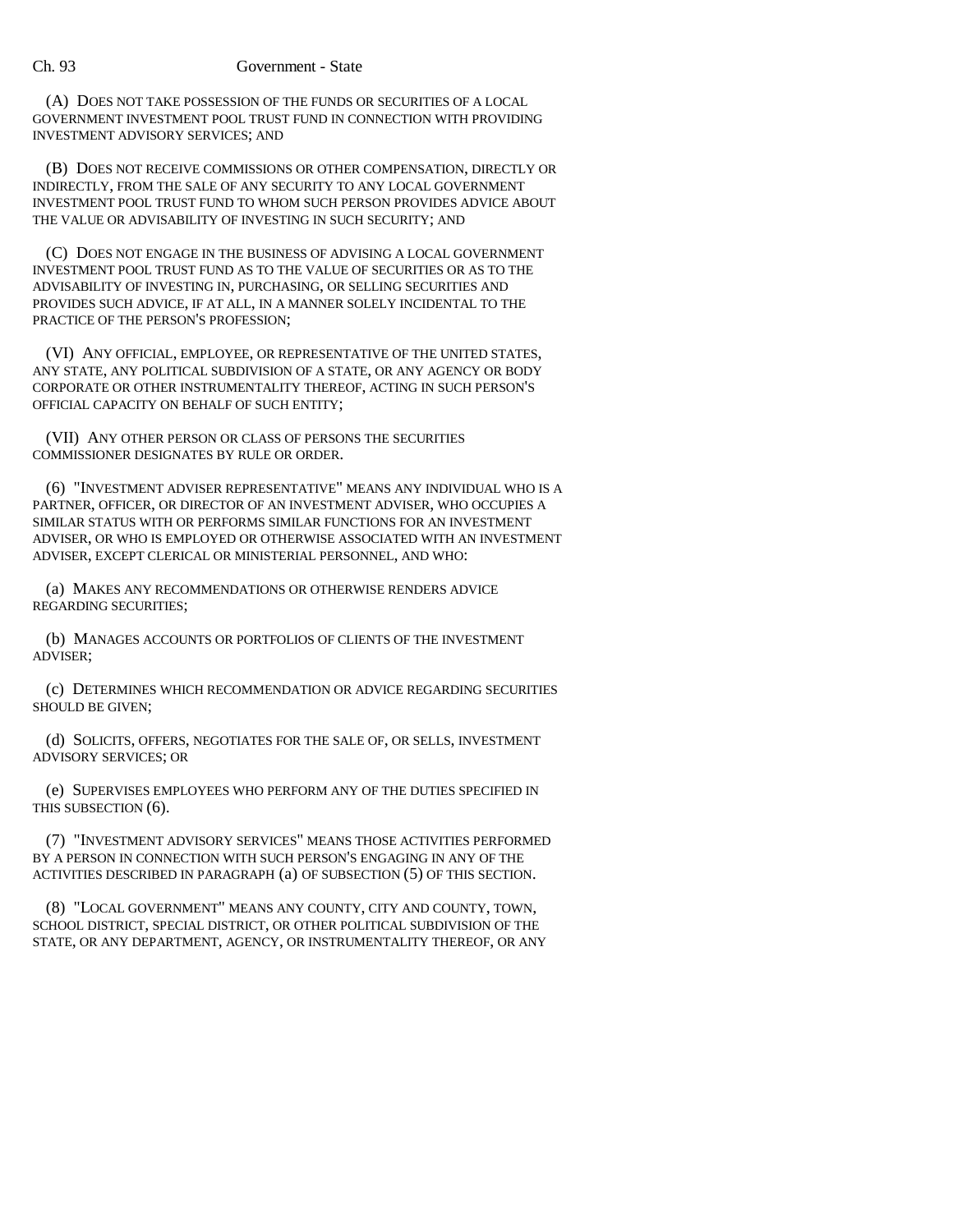POLITICAL OR PUBLIC CORPORATION OF THE STATE.

(9) "LOCAL GOVERNMENT INVESTMENT POOL TRUST FUND" MEANS THE TRUST FUND CREATED PURSUANT TO SECTION 24-75-703, THAT IS COMPRISED OF MONEYS DEPOSITED BY PARTICIPATING LOCAL GOVERNMENTS IN SUCH TRUST FUND AND HELD BY A CUSTODIAN.

(10) "PARTICIPATING LOCAL GOVERNMENT" MEANS A LOCAL GOVERNMENT THAT PARTICIPATES IN A LOCAL GOVERNMENT INVESTMENT POOL TRUST FUND.

(11) "SECURITIES COMMISSIONER" MEANS THE COMMISSIONER OF SECURITIES CREATED BY SECTION 11-51-701, C.R.S.

(12) "TRUST FUND" MEANS A LOCAL GOVERNMENT INVESTMENT POOL TRUST FUND.

**24-75-702. Local governments - authority to pool surplus funds.** (1) IN ACCORDANCE WITH THE PROVISIONS OF THIS PART 7, IT IS LAWFUL FOR ANY LOCAL GOVERNMENT TO POOL ANY MONEYS IN ITS TREASURY, WHICH ARE NOT IMMEDIATELY REQUIRED TO BE DISBURSED, WITH THE SAME SUCH MONEYS IN THE TREASURY OF ANY OTHER LOCAL GOVERNMENT AND TO DEPOSIT SUCH MONEYS IN A LOCAL GOVERNMENT INVESTMENT POOL TRUST FUND IN ORDER TO TAKE ADVANTAGE OF SHORT-TERM INVESTMENTS AND MAXIMIZE NET INTEREST EARNINGS.

(2) ANY TRUST FUND FORMED PURSUANT TO THIS PART 7 SHALL BE SUBJECT TO PART 4 OF ARTICLE 6 AND PART 2 OF ARTICLE 72 OF THIS TITLE, AND SHALL BE CONSIDERED A LOCAL PUBLIC BODY FOR PURPOSES OF THOSE PROVISIONS.

**24-75-703. Local government investment pooling - trust method resolution - filing requirements.** (1) THE GOVERNING BODY OF EACH LOCAL GOVERNMENT THAT DESIRES TO PARTICIPATE IN A LOCAL GOVERNMENT INVESTMENT POOL TRUST FUND SHALL COOPERATE IN DRAFTING A UNIFORM RESOLUTION TO BE ADOPTED BY A MAJORITY VOTE OF THE GOVERNING BODY OF EACH PARTICIPATING LOCAL GOVERNMENT. THE RESOLUTION SHALL PROVIDE FOR, BUT NEED NOT BE LIMITED TO, THE FOLLOWING:

(a) ESTABLISHMENT OF A LOCAL GOVERNMENT INVESTMENT POOL TRUST FUND;

(b) A STATEMENT OF THE PURPOSES AND OBJECTIVES OF THE TRUST FUND, INCLUDING, BUT NOT LIMITED TO:

- (I) THE INVESTMENT OBJECTIVES OF THE TRUST FUND;
- (II) A DESCRIPTION OF ELIGIBLE TRUST FUND INVESTMENTS;
- (III) CREDIT STANDARDS FOR TRUST FUND INVESTMENTS;
- (IV) ALLOWABLE MATURITY RANGES FOR TRUST FUND INVESTMENTS;
- (V) THE PORTFOLIO CONCENTRATIONS PERMITTED FOR EACH TYPE OF SECURITY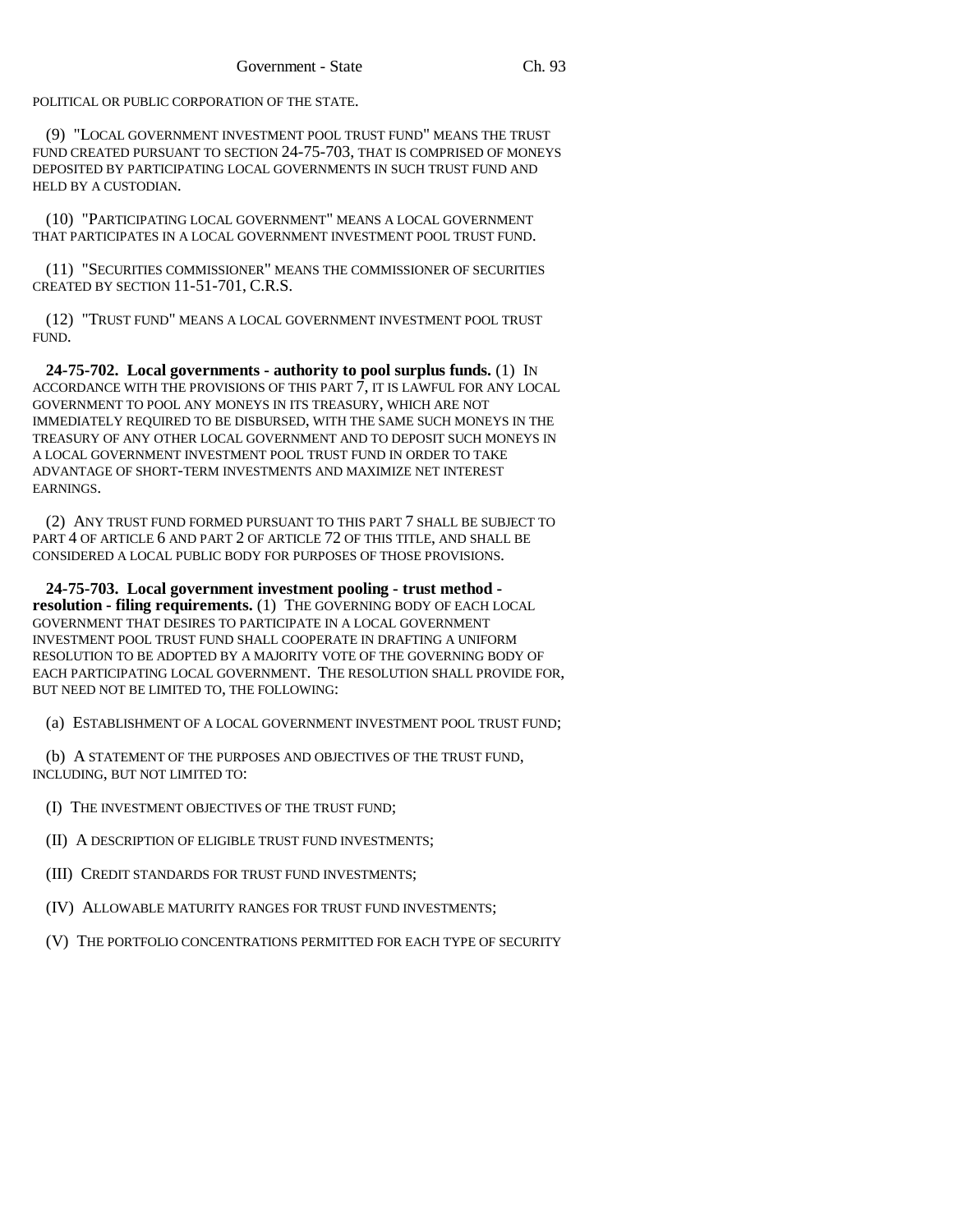OWNED BY THE TRUST FUND; AND

(VI) SUPERVISION OF THE TRUST FUND BY A BOARD OF TRUSTEES COMPOSED OF MEMBERS THAT ARE SELECTED FROM AMONG THE TREASURERS OR OTHER LOCAL OFFICIALS EMPOWERED TO INVEST LOCAL FUNDS OF THE PARTICIPATING LOCAL GOVERNMENTS AND SUCH OTHER INDEPENDENT AND UNAFFILIATED TRUSTEES NAMED BY SUCH MEMBERS AND, A DESCRIPTION OF THE POWERS AND DUTIES OF THE BOARD OF TRUSTEES;

(c) APPOINTMENT OF AN ADMINISTRATOR WITH ITS PRIMARY PLACE OF BUSINESS IN THIS STATE FOR THE TRUST FUND BY THE BOARD OF TRUSTEES, THE MANNER OF SUCH ADMINISTRATOR'S APPOINTMENT, AND THE DUTIES OF SUCH ADMINISTRATOR;

(d) APPOINTMENT OF A CUSTODIAN OF THE TRUST FUND BY THE BOARD OF TRUSTEES AND A STATEMENT OF THE POWERS AND DUTIES OF THE CUSTODIAN AND THE CUSTODIAL ARRANGEMENTS, INCLUDING, BUT NOT LIMITED TO:

(I) THE SAFEKEEPING PRACTICES UTILIZED FOR THE TRUST FUND;

(II) MAXIMUM AND MINIMUM ACCOUNT SIZES;

(III) MAXIMUM AND MINIMUM TRANSACTION SIZES FOR DEPOSITS TO AND WITHDRAWALS FROM SUCH ACCOUNTS;

(IV) INSTRUCTIONS FOR ESTABLISHING ACCOUNTS AND MAKING DEPOSITS TO AND WITHDRAWALS FROM SUCH ACCOUNTS; AND

(V) THE REQUIREMENT THAT THE PRIMARY RECORDS OF THE TRUST FUND BE MAINTAINED IN THIS STATE.

(e) APPOINTMENT BY THE BOARD OF TRUSTEES OF AN INVESTMENT ADVISER WITH ITS PRIMARY PLACE OF BUSINESS IN THIS STATE REGISTERED WITH THE SECURITIES AND EXCHANGE COMMISSION UNDER THE FEDERAL "INVESTMENT ADVISERS ACT OF 1940" OR EITHER A LICENSED BROKER-DEALER WITH ITS PRIMARY PLACE OF BUSINESS IN THIS STATE OR A FINANCIAL INSTITUTION TO ACT IN AN ADVISORY CAPACITY, AND A DESCRIPTION OF THE DUTIES AND OBLIGATIONS OF SUCH ADVISER, ADVISORY BROKER-DEALER, OR FINANCIAL INSTITUTION;

(f) THE REPAYMENT FROM THE EARNINGS OF THE TRUST FUND OF COSTS INCURRED IN THE ESTABLISHMENT OF THE TRUST FUND;

(g) PAYMENT OF THE EXPENSES OF ADMINISTRATION FROM THE INCOME RECEIVED FROM THE EARNINGS OF THE TRUST FUND;

(h) LIMITATIONS, IF ANY, ON THE AGGREGATE AMOUNT OF MONEYS WHICH ANY PARTICIPATING LOCAL GOVERNMENT MAY HAVE ON DEPOSIT IN THE TRUST FUND AT ONE TIME;

(i) LIMITATIONS, IF ANY, ON THE PERIOD OF TIME THAT THE FUNDS OF ANY PARTICIPATING LOCAL GOVERNMENT MAY BE HELD IN TRUST;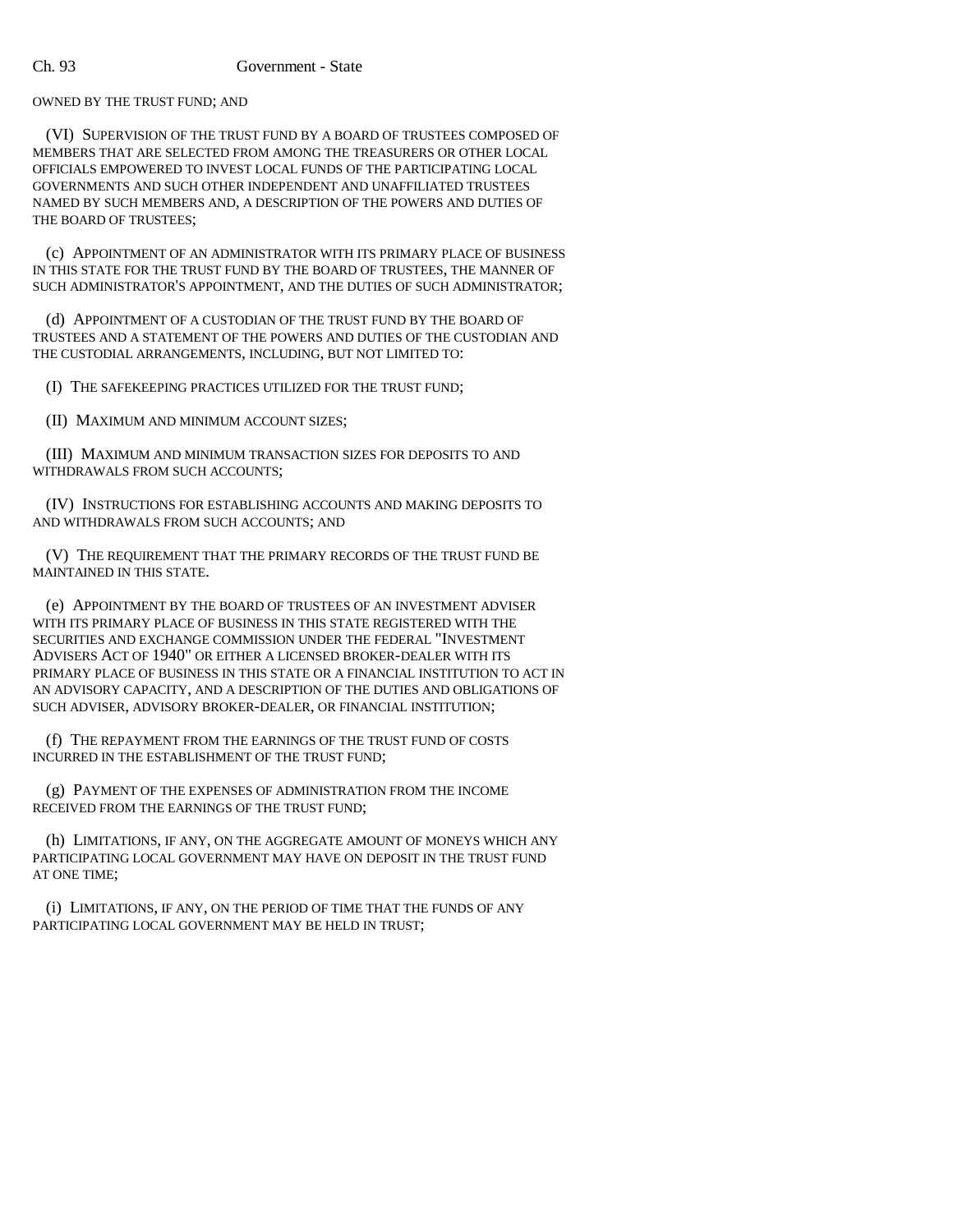(j) PENALTIES UPON PARTICIPATING LOCAL GOVERNMENTS FOR EARLY WITHDRAWAL OF FUNDS AND PROCEDURES FOR RESOLVING OTHER CONTINGENCIES WHICH MAY JEOPARDIZE THE EARNING POTENTIAL OF THE TRUST FUND; EXCEPT THAT, ANY SUCH PENALTY SHALL BE PAYABLE ONLY FROM EARNINGS ON THE FUNDS OF THE PARTICIPATING LOCAL GOVERNMENT AND THE AMOUNT DEPOSITED BY EACH PARTICIPATING LOCAL GOVERNMENT IN THE TRUST FUND;

(k) DISTRIBUTION OF THE INCOME FROM EARNINGS OF THE TRUST FUND TO PARTICIPATING LOCAL GOVERNMENTS ON A PRO RATA BASIS;

(l) MAINTENANCE OF SEPARATE ACCOUNTS FOR EACH PARTICIPATING LOCAL GOVERNMENT; HOWEVER, INDIVIDUAL TRANSACTIONS AND TOTALS OF ALL INVESTMENTS, OR THE SHARE BELONGING TO EACH PARTICIPATING LOCAL GOVERNMENT, SHALL BE RECORDED IN THE ACCOUNTS;

(m) ANNUAL AUDITS OF TRUST FUND MANAGEMENT PURSUANT TO SECTION 11-51-906 (4), C.R.S.;

(n) QUARTERLY REPORTS TO EACH PARTICIPATING LOCAL GOVERNMENT WHICH SHOW THE INVESTMENTS AND THE EARNINGS THEREON PURSUANT TO SECTION 11-51-906 (2), C.R.S.;

(o) DISCLOSURE OF ADMINISTRATIVE AND ASSOCIATED COSTS INCURRED BY THE TRUST FUND;

(p) PURCHASE OF SURETY OR OTHER BONDS NECESSARY TO PROTECT THE TRUST FUND;

(q) THAT NEITHER THE TRUST FUND'S ADMINISTRATOR, INVESTMENT ADVISER, OR INVESTMENT ADVISER REPRESENTATIVE MAY ACT AS A PRINCIPAL IN THE PURCHASE OF SECURITIES FROM OR THE SALE OF SECURITIES TO THE TRUST FUND; AND

(r) THE METHOD OF VOTING OF THE TRUST MEMBERSHIP AND WHETHER THE VOTING SHALL BE BY EACH PARTICIPATING LOCAL GOVERNMENT OR BY NUMBER OF SHARES HELD BY ANY PARTICIPATING LOCAL GOVERNMENT.

(2) THE SECURITIES COMMISSIONER MAY, BY RULE OR ORDER AND SUBJECT TO SUCH TERMS AND CONDITIONS AS PRESCRIBED THEREIN, WAIVE ANY OF THE REQUIREMENTS SET FORTH IN SUBSECTION (1) OF THIS SECTION IF THE SECURITIES COMMISSIONER FINDS THAT THE APPLICABILITY OF SUCH REQUIREMENTS IS NOT NECESSARY IN THE PUBLIC INTEREST AND FOR THE PROTECTION OF PARTICIPATING LOCAL GOVERNMENTS.

(3) BY SEPARATE RESOLUTION SIMILARLY ADOPTED, THE GOVERNING BODY OF EACH PARTICIPATING LOCAL GOVERNMENT SHALL AUTHORIZE INVESTMENT OF ANY MONEYS IN ITS TREASURY, WHICH ARE NOT IMMEDIATELY REQUIRED TO BE DISBURSED, IN A LOCAL GOVERNMENT INVESTMENT POOL TRUST FUND ESTABLISHED PURSUANT TO THIS SECTION. THE RESOLUTION SHALL NAME THE LOCAL GOVERNMENT OFFICIAL, WHO MAY BE THE TREASURER OR OTHER OFFICIAL EMPOWERED TO INVEST LOCAL FUNDS, RESPONSIBLE FOR DEPOSIT AND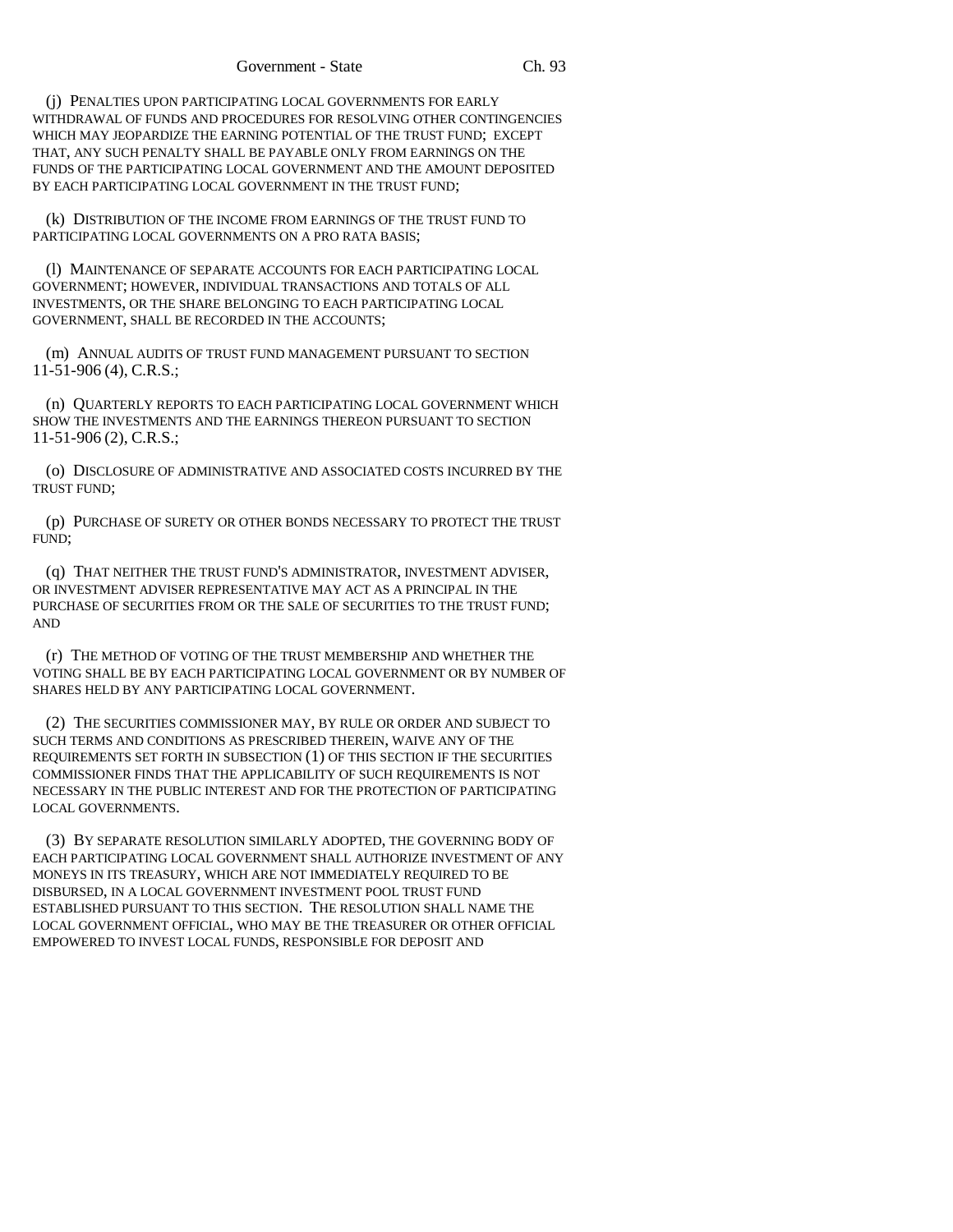WITHDRAWAL OF SUCH FUNDS. IN MAKING SUCH DEPOSITS AND WITHDRAWALS, SUCH OFFICIAL SHALL USE PRUDENCE AND CARE TO PRESERVE THE PRINCIPAL AND TO SECURE THE MAXIMUM RATE OF INTEREST CONSISTENT WITH SAFETY AND LIQUIDITY. THE RESOLUTION SHALL BE FILED WITH THE BOARD OF TRUSTEES OF THE TRUST FUND.

(4) ANY LOCAL GOVERNMENT WHICH INVESTS IN A LOCAL GOVERNMENT INVESTMENT POOL TRUST FUND SHALL MAKE AVAILABLE FOR PUBLIC INSPECTION THE NAME, ADDRESS, AND TELEPHONE NUMBER OF ANY SUCH TRUST FUND IN WHICH THE LOCAL GOVERNMENT HAS DEPOSITED FUNDS, AS WELL AS THE MOST RECENT INFORMATION STATEMENT OR PROSPECTUS PROVIDED BY SUCH TRUST FUND DESCRIBING THE FUNDS, INVESTMENTS, AND PERFORMANCE, INCLUDING NET RATE OF RETURN EARNED FOR THE MOST RECENT YEAR OR QUARTER AFTER DEDUCTION OF ADMINISTRATIVE EXPENSES.

**24-75-704. Investments - limitations.** (1) THE INVESTMENTS MADE WITH LOCAL GOVERNMENT INVESTMENT POOL TRUST FUND MONEYS SHALL BE LIMITED TO THOSE INSTRUMENTS WHICH ALL PARTICIPATING LOCAL GOVERNMENTS MAY INDIVIDUALLY INVEST IN BY LAW. THE TRUST FUND SHALL NOT BE USED TO CIRCUMVENT SUCH STATUTORY LIMITATIONS ON THE INVESTMENT AUTHORITY OF PARTICIPATING LOCAL GOVERNMENT ENTITIES.

(2) IN ORDER TO ASSURE COMPLIANCE WITH SUBSECTION (1) OF THIS SECTION, THE SECURITIES COMMISSIONER MAY, BY RULE OR ORDER, REQUIRE TRUST FUNDS TO BE IN SUBSTANTIAL COMPLIANCE WITH THE RULES AND REGULATIONS REGARDING MONEY MARKET FUNDS PROMULGATED BY THE SECURITIES AND EXCHANGE COMMISSION UNDER SECTION 270 OF THE FEDERAL "INVESTMENT COMPANY ACT OF 1940". THE SECURITIES COMMISSIONER MAY, BY RULE OR ORDER, WAIVE OR MODIFY SUCH RULES OR ORDERS IF THE SECURITIES COMMISSIONER FINDS THAT THEIR APPLICATION IN A PARTICULAR INSTANCE IS NOT NECESSARY IN THE PUBLIC INTEREST.

**24-75-705. Board of trustees - duties - liabilities.** (1) THE BOARD OF TRUSTEES OF ANY LOCAL GOVERNMENT INVESTMENT POOL TRUST FUND MONEYS AUTHORIZED BY THIS SECTION SHALL INVEST IN COMPLIANCE WITH THE REQUIREMENTS OF THIS SECTION AND WITH THAT DEGREE OF JUDGMENT AND CARE, UNDER THE CIRCUMSTANCES THEN PREVAILING, WHICH PERSONS OF PRUDENCE, DISCRETION, AND INTELLIGENCE EXERCISE IN THE MANAGEMENT OF THEIR OWN AFFAIRS, NOT FOR SPECULATION, BUT FOR INVESTMENT, CONSIDERING THE PROBABLE SAFETY OF THEIR CAPITAL AND NEED FOR LIQUIDITY AS WELL AS THE PROBABLE INCOME TO BE DERIVED.

(2) THE BOARD SHALL EXERCISE THE FUNCTIONS OVER WHICH SUCH BOARD HAS SUBSTANTIAL DISCRETION SOLELY IN THE INTEREST OF THE PARTICIPATING LOCAL GOVERNMENTS AND FOR THE EXCLUSIVE PURPOSE OF PROVIDING EARNINGS AND DEFRAYING EXPENSES INCURRED IN ADMINISTERING THE TRUST FUND. THE BOARD SHALL ACT IN ACCORDANCE WITH THE PROVISIONS OF THIS PART 7 AND WITH THE CARE, SKILL, AND DUE DILIGENCE IN LIGHT OF THE CIRCUMSTANCES THEN PREVAILING THAT A PERSON IN LIKE CAPACITY AND FAMILIAR WITH SUCH MATTERS WOULD USE IN THE CONDUCT OF AN ENTERPRISE OF LIKE CHARACTER AND WITH LIKE AIMS.

(3) IT IS UNLAWFUL FOR A MEMBER OF THE BOARD TO ENGAGE IN ANY ACTIVITIES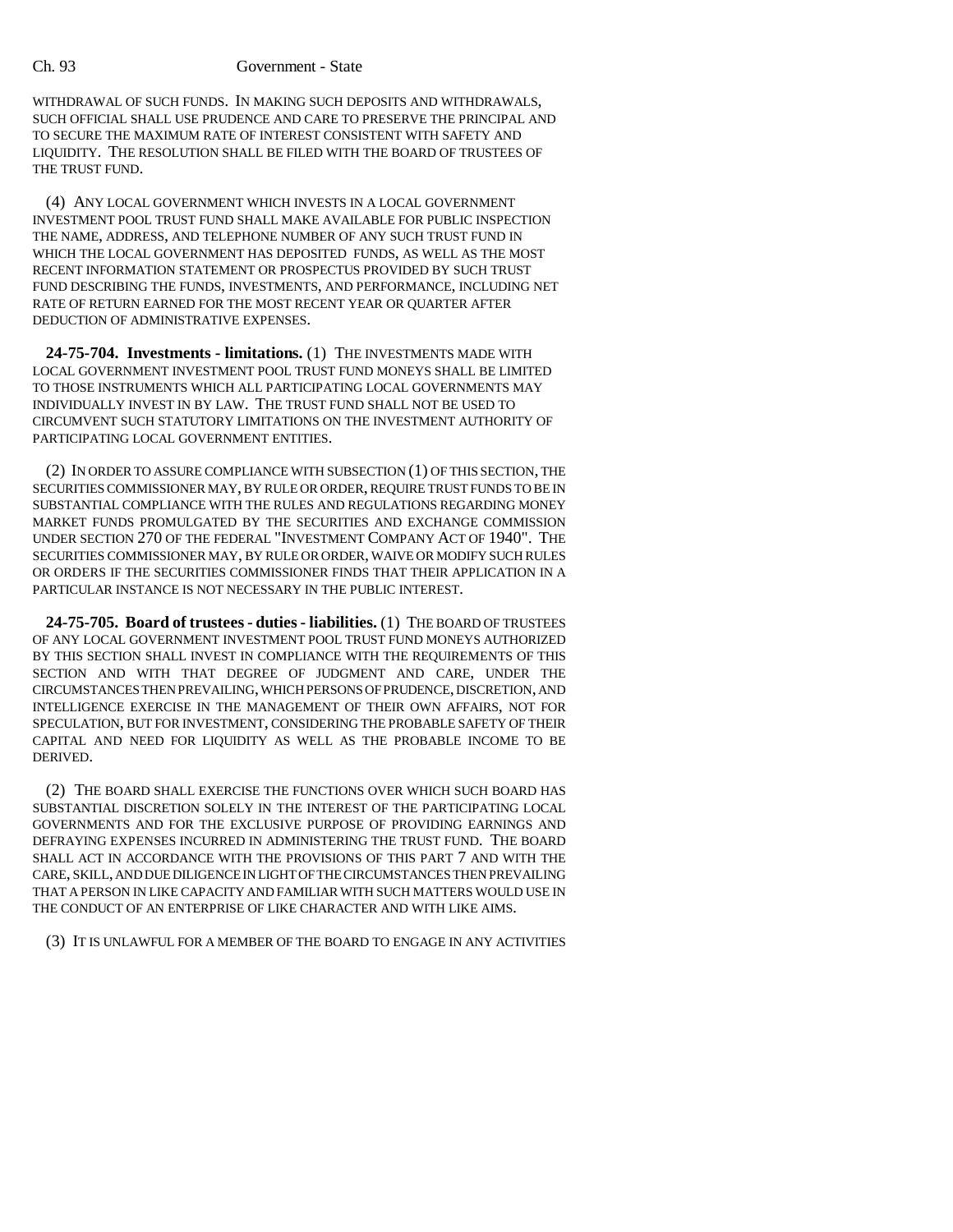WHICH MIGHT RESULT IN A CONFLICT OF INTEREST WITH SUCH MEMBER'S FUNCTIONS AS A FIDUCIARY OF THE TRUST FUND.

**24-75-706. Custodian - location - unlawful activities.** (1) IT IS UNLAWFUL FOR ANY CUSTODIAN OF A LOCAL GOVERNMENT INVESTMENT POOL TRUST FUND TO:

(a) MAINTAIN THE PRIMARY RECORDS OF THE ASSETS OF THE TRUST FUND ANYWHERE BUT WITHIN THE STATE OF COLORADO;

(b) ACT AS A TRUSTEE, ADMINISTRATOR, OR INVESTMENT ADVISER OF THE TRUST FUND, EXCEPT THAT A FINANCIAL INSTITUTION, OR ANY PERSON EMPLOYED BY OR DIRECTLY ASSOCIATED WITH A FINANCIAL INSTITUTION, ACTING AS A CUSTODIAN FOR A TRUST FUND IS NOT PROHIBITED FROM ALSO ACTING AS ADMINISTRATOR OR IN ANY ADVISORY CAPACITY FOR SUCH TRUST FUND;

(c) EFFECT ANY TRANSACTION TO RELINQUISH POSSESSION OF, DISTRIBUTE, EXPEND, OR TRANSFER ANY OF THE ASSETS OF THE TRUST FUND WITHOUT THE PRIOR WRITTEN AUTHORIZATION OF THE BOARD, EXCEPT FOR:

(I) THE PURCHASE OR SALE OF AUTHORIZED INVESTMENTS OR THE EXCHANGE OF SUCH ASSETS FOR OTHER ASSETS OF EQUAL OR GREATER VALUE PROVIDED THAT SUCH SALE, PURCHASE, OR EXCHANGE IS SOLELY IN THE ACCOUNTS OF THE TRUST FUND;

(II) DISTRIBUTIONS TO PARTICIPATING LOCAL GOVERNMENTS; OR

(III) THE PAYMENT OF ROUTINE FEES AND EXPENSES THAT HAVE BEEN AUTHORIZED BY THE BOARD OF TRUSTEES IN THE ANNUAL BUDGET OF THE TRUST FUND; OR

(d) EXECUTE ANY TRANSACTION WITH ANY OF THE ASSETS OF THE TRUST FUND WITHOUT THE WRITTEN INSTRUCTION OF THE INVESTMENT ADVISER OR A FINANCIAL INSTITUTION ACTING IN AN ADVISORY CAPACITY.

(2) THE CUSTODIAN SHALL RECONCILE THE ACCOUNTS OF A TRUST FUND ON A DAILY BASIS.

**24-75-707. Investment adviser - duties - unlawful activities.** (1) AN INVESTMENT ADVISER, A BROKER-DEALER, OR A FINANCIAL INSTITUTION ACTING IN AN ADVISORY CAPACITY FOR A LOCAL GOVERNMENT INVESTMENT POOL TRUST FUND WHICH CONTRACTS WITH THE BOARD OF TRUSTEES OF SUCH TRUST FUND SHALL BE HELD TO THE STANDARD OF CONDUCT SET FORTH IN SECTION 24-75-705 WITH RESPECT TO THOSE FUNCTIONS OVER WHICH SUCH INVESTMENT ADVISER, BROKER-DEALER, OR FINANCIAL INSTITUTION HAS SUBSTANTIAL DISCRETION.

(2) IT IS UNLAWFUL FOR ANY INVESTMENT ADVISER TO A LOCAL GOVERNMENT INVESTMENT POOL TRUST FUND OR ANY INVESTMENT ADVISER REPRESENTATIVE OF SUCH INVESTMENT ADVISER TO:

(a) ACT AS A MEMBER OF THE BOARD OF TRUSTEES OR CUSTODIAN OF THAT TRUST FUND; OR

(b) MAINTAIN THE PRIMARY RECORDS OF THE TRUST FUND ANYWHERE BUT WITHIN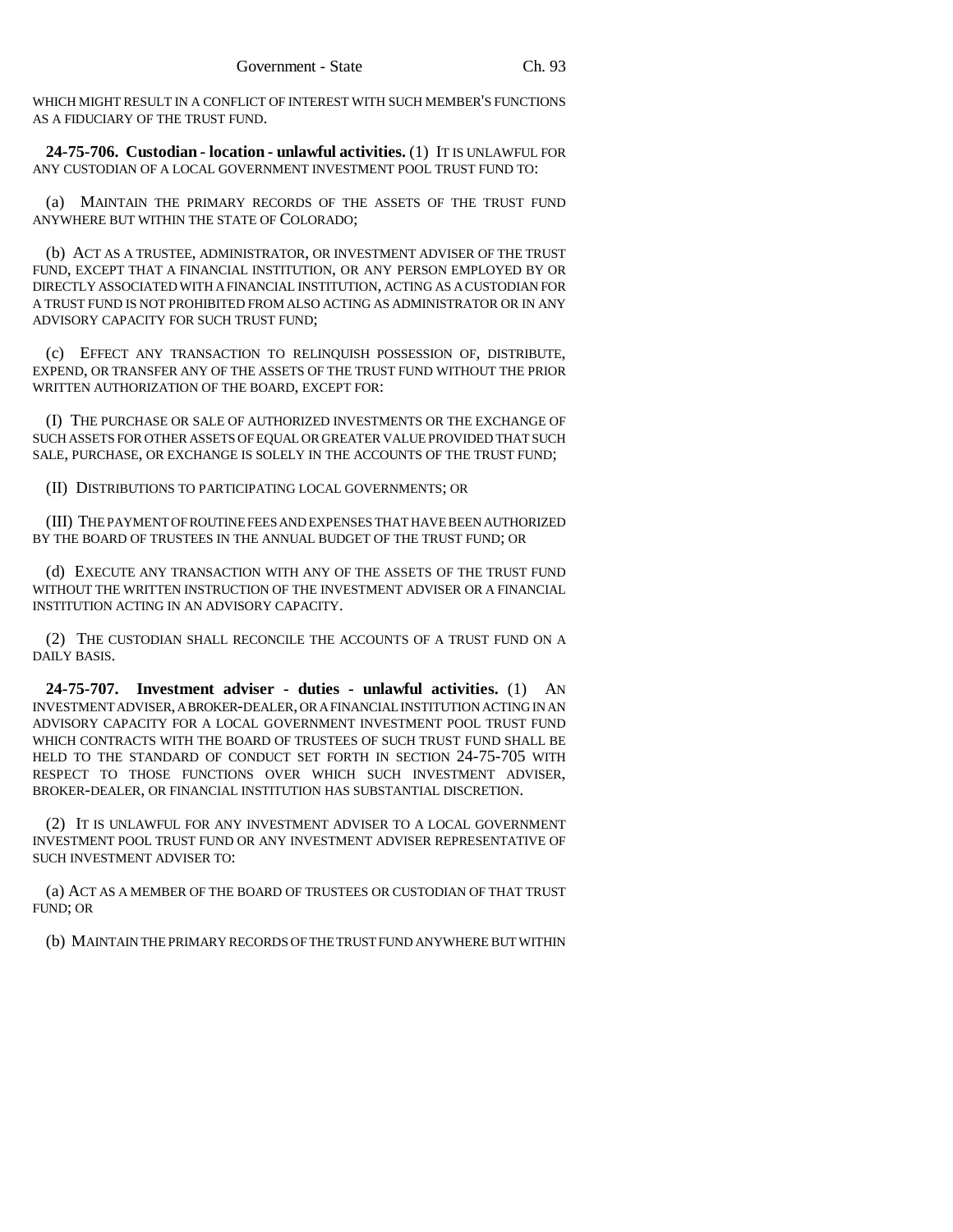THIS STATE; EXCEPT THAT, THE SECURITIES COMMISSIONER MAY, BY RULE OR ORDER, AND SUBJECT TO SUCH TERMS AND CONDITIONS AS PRESCRIBED THEREIN, PERMIT THE MAINTENANCE OF SUCH RECORDS IN ANOTHER STATE IF THE SECURITIES COMMISSIONER FINDS THAT MAINTENANCE OF SUCH RECORDS IN THIS STATE IS NOT NECESSARY IN THE PUBLIC INTEREST AND FOR THE PROTECTION OF PARTICIPATING LOCAL GOVERNMENTS.

(3) IT IS UNLAWFUL FOR ANY BROKER-DEALER OR FINANCIAL INSTITUTION ACTING IN AN ADVISORY CAPACITY TO A LOCAL GOVERNMENT INVESTMENT POOL TRUST FUND OR ANY PERSON EMPLOYED BY OR DIRECTLY ASSOCIATED WITH A BROKER-DEALER OR FINANCIAL INSTITUTION ACTING IN AN ADVISORY CAPACITY TO SUCH A TRUST FUND TO:

(a) ACT AS A MEMBER OF THE BOARD OF TRUSTEES OF THAT TRUST FUND; OR

(b) MAINTAIN THE PRIMARY RECORDS OF THE TRUST FUND ANYWHERE BUT WITHIN THIS STATE; EXCEPT THAT, THE SECURITIES COMMISSIONER MAY, BY RULE OR ORDER, AND SUBJECT TO SUCH TERMS AND CONDITIONS AS PRESCRIBED THEREIN, PERMIT THE MAINTENANCE OF SUCH RECORDS IN ANOTHER STATE IF THE SECURITIES COMMISSIONER FINDS THAT MAINTENANCE OF SUCH RECORDS IN THIS STATE IS NOT NECESSARY IN THE PUBLIC INTEREST AND FOR THE PROTECTION OF PARTICIPATING LOCAL GOVERNMENTS.

**24-75-708. Administrator - duties - unlawful activities.** (1) EVERY LOCAL GOVERNMENT INVESTMENT POOL TRUST FUND SHALL BE ADMINISTERED BY AN ADMINISTRATOR IN THIS STATE APPOINTED BY THE BOARD OF TRUSTEES OF SUCH POOL. THE ADMINISTRATOR SHALL HAVE SUCH DUTIES AS MAY BE PRESCRIBED BY THE SECURITIES COMMISSIONER BY RULE.

(2) IT IS UNLAWFUL FOR AN ADMINISTRATOR TO:

(a) ACT AS A TRUSTEE OR CUSTODIAN OF A LOCAL GOVERNMENT INVESTMENT POOL TRUST FUND, EXCEPT THAT A FINANCIAL INSTITUTION, OR ANY PERSON EMPLOYED BY OR DIRECTLY ASSOCIATED WITH A FINANCIAL INSTITUTION, ACTING AS THE ADMINISTRATOR FOR A TRUST FUND IS NOT PROHIBITED FROM ALSO ACTING AS CUSTODIAN FOR SUCH TRUST FUND; OR

(b) MAINTAIN THE PRIMARY RECORDS OF THE TRUST FUND ANYWHERE BUT WITHIN THIS STATE; EXCEPT THAT, THE SECURITIES COMMISSIONER MAY, BY RULE OR ORDER, AND SUBJECT TO SUCH TERMS AND CONDITIONS AS PRESCRIBED THEREIN, PERMIT THE MAINTENANCE OF SUCH RECORDS IN ANOTHER STATE IF THE SECURITIES COMMISSIONER FINDS THAT MAINTENANCE OF SUCH RECORDS IN THIS STATE IS NOT NECESSARY IN THE PUBLIC INTEREST AND FOR THE PROTECTION OF PARTICIPATING LOCAL GOVERNMENTS.

**24-75-709. Administration and enforcement.** THIS PART 7 SHALL BE ADMINISTERED AND ENFORCED BY THE SECURITIES COMMISSIONER PURSUANT TO SECTION 11-51-902, C.R.S.

**SECTION 2.** 11-51-501, Colorado Revised Statutes, 1987 Repl. Vol., as amended, is amended BY THE ADDITION OF THE FOLLOWING NEW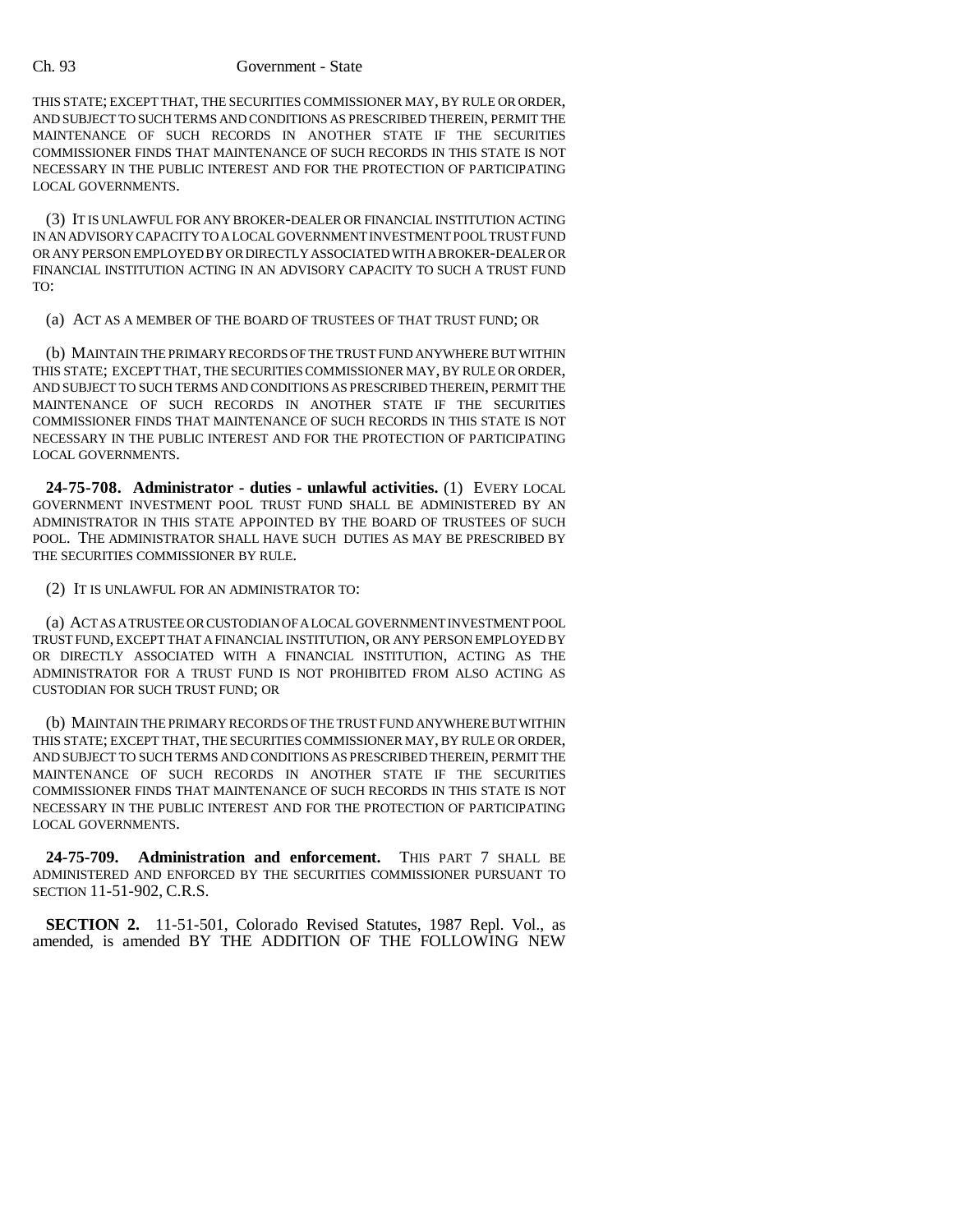## SUBSECTIONS to read:

**11-51-501. Fraud and other prohibited conduct.** (2) IT IS UNLAWFUL FOR A CUSTODIAN OF THE FUNDS OR SECURITIES OF A LOCAL GOVERNMENT INVESTMENT POOL TRUST FUND ORGANIZED UNDER THE PROVISIONS OF PART 7 OF ARTICLE 75 OF TITLE 24, C.R.S., TO EFFECT ANY TRANSACTION TO RELINQUISH POSSESSION OF, DISTRIBUTE, EXPEND, OR TRANSFER ANY OF THE ASSETS OF THE TRUST FUND WITHOUT THE PRIOR WRITTEN AUTHORIZATION OF THE BOARD, EXCEPT FOR:

(a) THE PURCHASE OR SALE OF AUTHORIZED INVESTMENTS OR THE EXCHANGE OF SUCH ASSETS FOR OTHER ASSETS OF EQUAL OR GREATER VALUE PROVIDED THAT SUCH SALE, PURCHASE, OR EXCHANGE IS SOLELY IN THE ACCOUNTS OF THE TRUST FUND;

(b) DISTRIBUTIONS TO PARTICIPATING LOCAL GOVERNMENTS; OR

(c) THE PAYMENT OF ROUTINE FEES AND EXPENSES THAT HAVE BEEN AUTHORIZED BY THE BOARD OF TRUSTEES IN THE ANNUAL BUDGET OF THE TRUST FUND.

(3) IT IS UNLAWFUL FOR ANY INVESTMENT ADVISER OF A LOCAL GOVERNMENT INVESTMENT POOL TRUST FUND ORGANIZED UNDER THE PROVISIONS OF PART 7 OF ARTICLE 75 OF TITLE 24, C.R.S., TO:

(a) TAKE CUSTODY OR POSSESSION OF THE FUNDS OR SECURITIES OF THE TRUST FUND;

(b) ACT AS A PRINCIPAL IN ANY TRANSACTION IN SECURITIES WITH THE TRUST FUND UNLESS THE EXPRESS PRIOR WRITTEN AUTHORIZATION OF THE BOARD OF TRUSTEES IS OBTAINED WITH REGARD TO EACH SUCH TRANSACTION AND UNLESS THE TRANSACTION IS EFFECTED WITHOUT MARK-UP AND AT THE FAIR MARKET PRICE OF THE SECURITIES PURCHASED OR SOLD; OR

(c) DEPOSIT, CONVEY, OR MAINTAIN THE FUNDS OR SECURITIES OF THE TRUST FUND IN ANY ACCOUNT THAT IS IN ANY OTHER NAME THAN THAT OF THE TRUST FUND.

(4) IT IS UNLAWFUL FOR ANY BROKER-DEALER OR FINANCIAL INSTITUTION ACTING IN AN ADVISORY CAPACITY TO A LOCAL GOVERNMENT INVESTMENT POOL TRUST FUND ORGANIZED UNDER THE PROVISIONS OF PART 7 OF ARTICLE 75 OF TITLE 24,C.R.S., OR ANY PERSON EMPLOYED BY OR DIRECTLY ASSOCIATED WITH SUCH BROKER-DEALER OR FINANCIAL INSTITUTION TO:

(a) ACT AS A PRINCIPAL IN ANY TRANSACTION IN SECURITIES WITH THE TRUST FUND UNLESS THE EXPRESS PRIOR WRITTEN AUTHORIZATION OF THE BOARD OF TRUSTEES IS OBTAINED WITH REGARD TO EACH SUCH TRANSACTION AND UNLESS THE TRANSACTION IS EFFECTED WITHOUT MARK-UP AND AT THE FAIR MARKET PRICE OF THE SECURITIES PURCHASED OR SOLD; OR

(b) DEPOSIT, CONVEY, OR MAINTAIN THE FUNDS OR SECURITIES OF THE TRUST FUND IN ANY ACCOUNT THAT IS IN ANY OTHER NAME THAN THAT OF THE TRUST FUND.

**SECTION 3.** 11-51-701, Colorado Revised Statutes, 1987 Repl. Vol., as amended, is amended to read: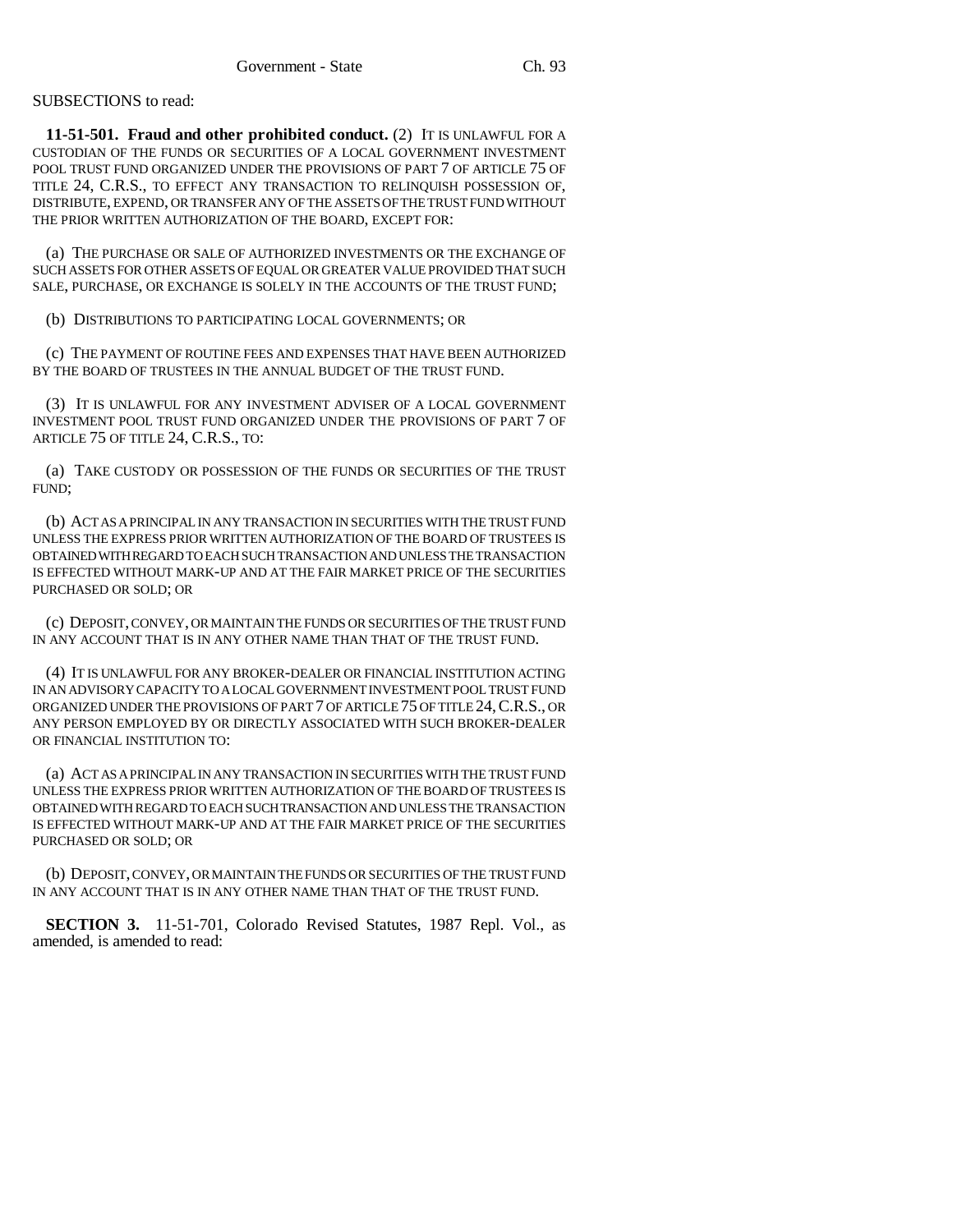**11-51-701. Division of securities - creation - powers and duties.** There is hereby created the division of securities within the department of regulatory agencies, the head of which shall be the commissioner of securities, who shall be appointed by the executive director of the department of regulatory agencies, pursuant to the provisions of section 13 of article XII of the state constitution. The division shall be responsible for the administration of the provisions of articles 51, 53, and 59 of this title AND PART 7 OF ARTICLE 75 OF TITLE 24, C.R.S., and shall perform such other duties as are imposed upon it by law.

**SECTION 4.** Article 51 of title 11, Colorado Revised Statutes, 1987 Repl. Vol., as amended, is amended BY THE ADDITION OF A NEW PART to read:

#### PART 9

## LOCAL GOVERNMENT INVESTMENT POOL TRUST FUND ADMINISTRATION AND ENFORCEMENT ACT

**11-51-901. Short title.** THIS PART 9 SHALL BE KNOWN AND MAY BE CITED AS THE "LOCAL GOVERNMENT INVESTMENT POOL TRUST FUND ADMINISTRATION AND ENFORCEMENT ACT".

**11-51-902. General powers of the securities commissioner.** THE SECURITIES COMMISSIONER IS HEREBY EMPOWERED TO ADMINISTER AND ENFORCE THE PROVISIONS OF PART 7 OF ARTICLE 75 OF TITLE 24, C.R.S., AND ALL THE PROVISIONS OF THIS PART 9.

**11-51-903. Interests in a local government investment pool trust fund.** (1) FOR THE PURPOSES OF THIS PART 9, UNLESS THE CONTEXT OTHERWISE REQUIRES:

(a) THE INTEREST OF A PARTICIPATING LOCAL GOVERNMENT IN A LOCAL GOVERNMENT INVESTMENT POOL TRUST FUND IS A "SECURITY", AS DEFINED BY SECTION 11-51-201 (17); AND

(b) THE SOLICITATION OF A LOCAL GOVERNMENT TO PARTICIPATE IN A LOCAL GOVERNMENT INVESTMENT POOL TRUST FUND CONSTITUTES AN "OFFER" TO SELL A SECURITY, AS DEFINED BY SECTION 11-51-201 (13) (c), BY THE TRUST FUND TO THE LOCAL GOVERNMENT, AND THE CONSUMMATION OF AN AGREEMENT TO PARTICIPATE IN A LOCAL GOVERNMENT INVESTMENT POOL TRUST FUND CONSTITUTES A "SALE" OF A SECURITY, AS DEFINED BY SECTION 11-51-201 (13) (a), BY THE TRUST FUND TO THE LOCAL GOVERNMENT.

**11-51-904. Requirement for registration of local government investment pools.** (1) IT IS UNLAWFUL FOR THE BOARD OF TRUSTEES OF ANY LOCAL GOVERNMENT INVESTMENT POOL TRUST FUND TO PERMIT THE INVESTMENT OF TRUST FUND ASSETS UNLESS THE TRUST FUND IS REGISTERED WITH THE SECURITIES COMMISSIONER UNDER THIS PART 9.

(2) IT IS UNLAWFUL FOR A LOCAL GOVERNMENT TO PARTICIPATE IN A LOCAL GOVERNMENT INVESTMENT POOL TRUST FUND UNLESS THE TRUST FUND IS REGISTERED WITH THE SECURITIES COMMISSIONER UNDER THIS PART 9.

**11-51-905. General registration requirements.** (1) A LOCAL GOVERNMENT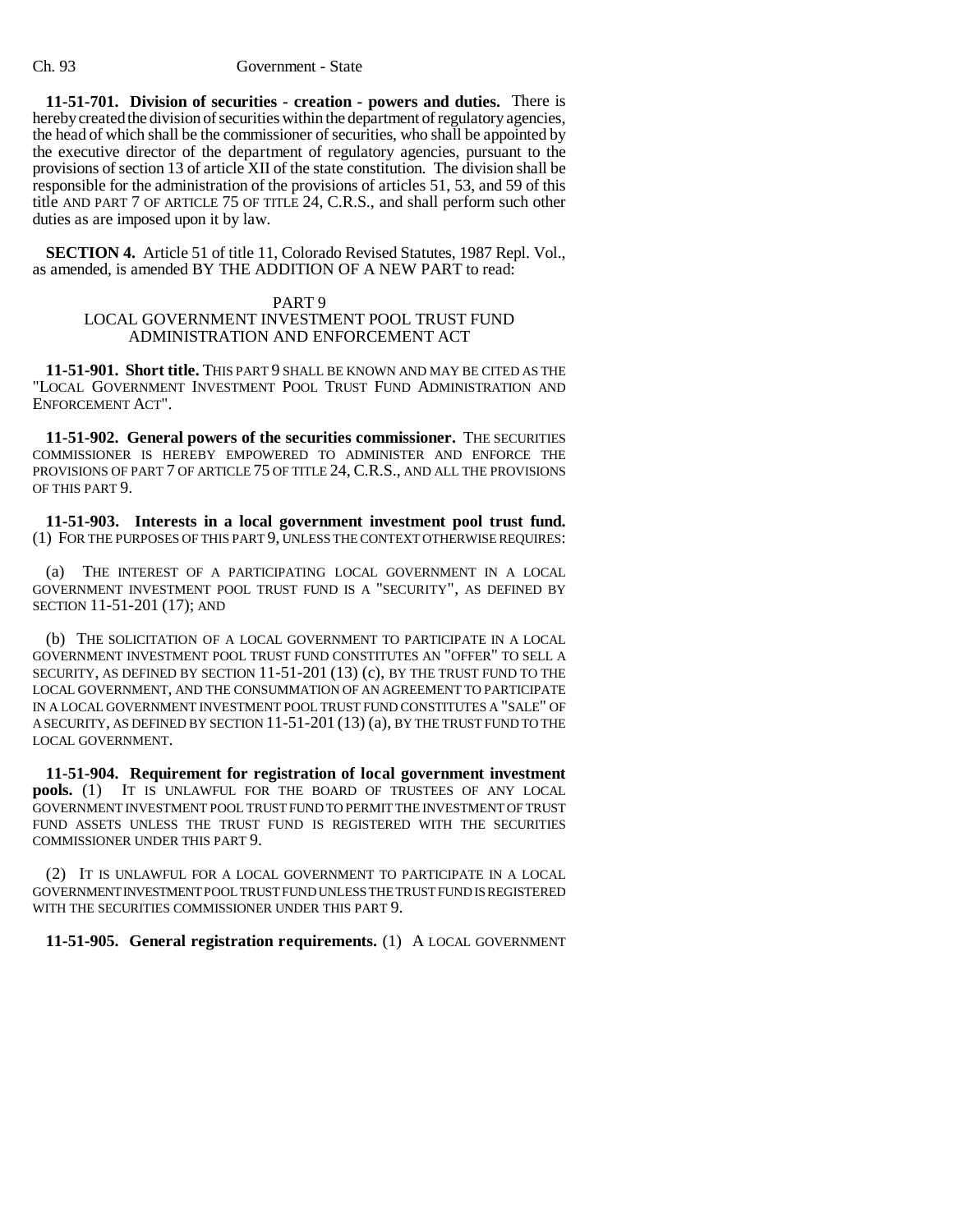INVESTMENT POOL TRUST FUND SHALL REGISTER WITH THE SECURITIES COMMISSIONER UNDER THIS PART 9 BY FILING A NOTICE, IN SUCH FORM AS PRESCRIBED BY THE SECURITIES COMMISSIONER, AND A COPY OF THE RESOLUTION ADOPTED PURSUANT TO SECTION 24-75-703, C.R.S.

(2) ANY LOCAL GOVERNMENT INVESTMENT POOL TRUST FUND ORGANIZED PURSUANT TO THE PROVISIONS OF PART 7 OF ARTICLE 75 OF TITLE 24, C.R.S., AS IT EXISTED PRIOR TO THE EFFECTIVE DATE OF PART 7 OF ARTICLE 75 OF TITLE 24, C.R.S., AS AMENDED, SHALL REGISTER WITH THE SECURITIES COMMISSIONER UNDER THIS PART 9 BY FILING A NOTICE, IN SUCH FORM AS PRESCRIBED BY THE SECURITIES COMMISSIONER, AND THE RESOLUTION ADOPTED PURSUANT TO THE PROVISIONS OF PART 7 OF ARTICLE 75 OF TITLE 24, C.R.S., AS IT EXISTED PRIOR TO THE EFFECTIVE DATE OF PART 7 OF ARTICLE 75 OF TITLE 24, C.R.S., AS AMENDED, NO LATER THAN THIRTY DAYS AFTER SUCH EFFECTIVE DATE.

(3) THE INFORMATION TO BE PROVIDED TO THE SECURITIES COMMISSIONER BY A LOCAL GOVERNMENT INVESTMENT POOL TRUST FUND IN THE NOTICE FOR REGISTRATION SHALL INCLUDE, BUT NEED NOT BE LIMITED TO:

(a) THE NAME AND ADDRESS OF THE TRUST FUND;

(b) THE NAME AND ADDRESS OF THE ADMINISTRATOR OF THE TRUST FUND;

(c) THE NAME AND ADDRESS OF EACH OF THE CUSTODIANS OF THE ASSETS OF THE TRUST FUND;

(d) THE NAME AND ADDRESS OF EACH OF THE INVESTMENT ADVISERS OF THE TRUST FUND AND EACH OF THE FINANCIAL INSTITUTIONS ACTING IN AN ADVISORY CAPACITY FOR THE TRUST FUND;

(e) IDENTIFICATION OF EACH PARTICIPATING LOCAL GOVERNMENT IN THE TRUST FUND; AND

(f) THE TOTAL ASSETS OF THE TRUST FUND AS OF THE DATE OF FILING.

(4) EVERY FILING OF THE NOTICE AND RESOLUTION REQUIRED UNDER THIS SECTION SHALL BE ACCOMPANIED BY A FEE, WHICH SHALL BE DETERMINED AND COLLECTED PURSUANT TO SECTION 11-51-707; EXCEPT THAT NO SUCH REGISTRATION FEE SHALL BE MORE THAN FIVE THOUSAND DOLLARS.

**11-51-906. Reports to the securities commissioner.** (1) A LOCAL GOVERNMENT INVESTMENT POOL TRUST FUND SHALL INFORM THE SECURITIES COMMISSIONER OF ANY MATERIAL CHANGE REGARDING THE ADMINISTRATOR, INVESTMENT ADVISER, BROKER-DEALER OR FINANCIAL INSTITUTION ACTING IN AN ADVISORY CAPACITY, OR CUSTODIAN OF THE TRUST FUND WITHIN TEN DAYS OF SUCH CHANGE.

(2) (a) THE BOARD OF TRUSTEES OF A LOCAL GOVERNMENT INVESTMENT POOL TRUST FUND SHALL FILE QUARTERLY REPORTS WITH THE SECURITIES COMMISSIONER IN THE FORM PRESCRIBED BY THE SECURITIES COMMISSIONER.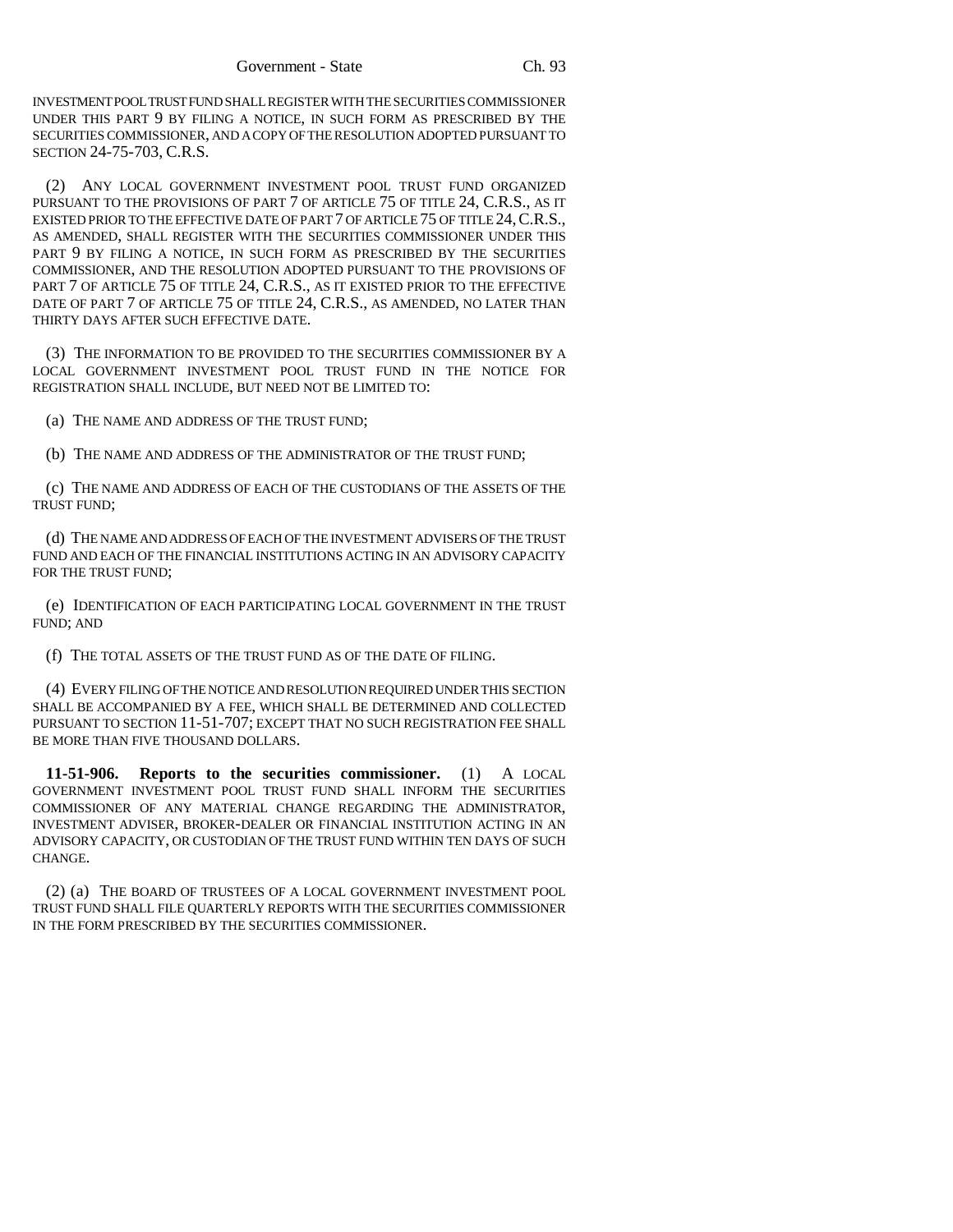(b) SUCH REPORTS SHALL DEMONSTRATE THAT THE TRUST FUND IS IN FULL COMPLIANCE WITH THE PROVISIONS OF PART 7 OF ARTICLE 75 OF TITLE 24,C.R.S., AS AMENDED.

(c) THE INFORMATION TO BE PROVIDED IN SUCH QUARTERLY REPORTS MAY INCLUDE, BUT NEED NOT BE LIMITED TO:

(I) THE IDENTITY OF THE PARTICIPATING LOCAL GOVERNMENTS;

(II) THE AMOUNT OF PARTICIPATION OF EACH SUCH PARTICIPATING LOCAL GOVERNMENT; AND

(III) THE TOTAL ASSETS OF THE TRUST FUND.

(d) IN ADDITION TO THE QUARTERLY REPORTS REQUIRED IN PARAGRAPH (a) OF THIS SUBSECTION (2), THE SECURITIES COMMISSIONER MAY, BY RULE OR ORDER, REQUIRE THE BOARD OF TRUSTEES OF A LOCAL GOVERNMENT INVESTMENT POOL TRUST FUND TO FILE SUCH OTHER PERIODIC REPORTS WITH THE SECURITIES COMMISSIONER AS ARE NECESSARY TO DEMONSTRATE THAT THE TRUST FUND IS IN FULL COMPLIANCE WITH THE PROVISIONS OF PART 7 OF ARTICLE 75 OF TITLE 24, C.R.S., AS AMENDED.

(3) THE FINANCIAL STATEMENTS OF A LOCAL GOVERNMENT INVESTMENT POOL TRUST FUND SHALL BE PREPARED IN ACCORDANCE WITH GENERALLY ACCEPTED ACCOUNTING PRINCIPLES EXCEPT AS THE SECURITIES COMMISSIONER MAY OTHERWISE PROVIDE BY RULE OR ORDER.

(4) (a) A LOCAL GOVERNMENT INVESTMENT POOL TRUST FUND SHALL FILE WITH THE SECURITIES COMMISSIONER AN ANNUAL AUDIT OF THE TRUST FUND TO BE COMPLETED AT LEAST ANNUALLY, BUT AT INTERVALS OF NOT MORE THAN FIFTEEN MONTHS, PERFORMED BY AN INDEPENDENT CERTIFIED PUBLIC ACCOUNTANT.

(b) THE SECURITIES COMMISSIONER MAY, BY RULE OR ORDER, PROVIDE THAT SUCH AUDITS INCLUDE SAFEGUARDS TO ENSURE THAT THEY ADEQUATELY DESCRIBE THE FINANCIAL CONDITION OF THE TRUST FUND.

(c) SUCH AUDIT SHALL BE COMPLETED AND SUBMITTED TO THE SECURITIES COMMISSIONER WITHIN THE TIME LINES THE SECURITIES COMMISSIONER BY RULE OR ORDER PRESCRIBES.

(d) SUCH AUDIT SHALL INCLUDE, BUT NEED NOT BE LIMITED TO, THE FOLLOWING INFORMATION:

(I) THE NAME AND ADDRESS OF EACH CUSTODIAN HOLDING OR WHICH AT ANY TIME SINCE THE LAST ANNUAL AUDIT HELD ANY ASSETS OF THE TRUST FUND;

(II) THE AMOUNT AND DESCRIPTION OF THE ASSETS OF THE TRUST FUND ON DEPOSIT WITH OR OTHERWISE IN THE CUSTODY OF EACH SUCH CUSTODIAN; AND

(III) ANY OTHER INFORMATION THE SECURITIES COMMISSIONER PRESCRIBES BY RULE OR ORDER.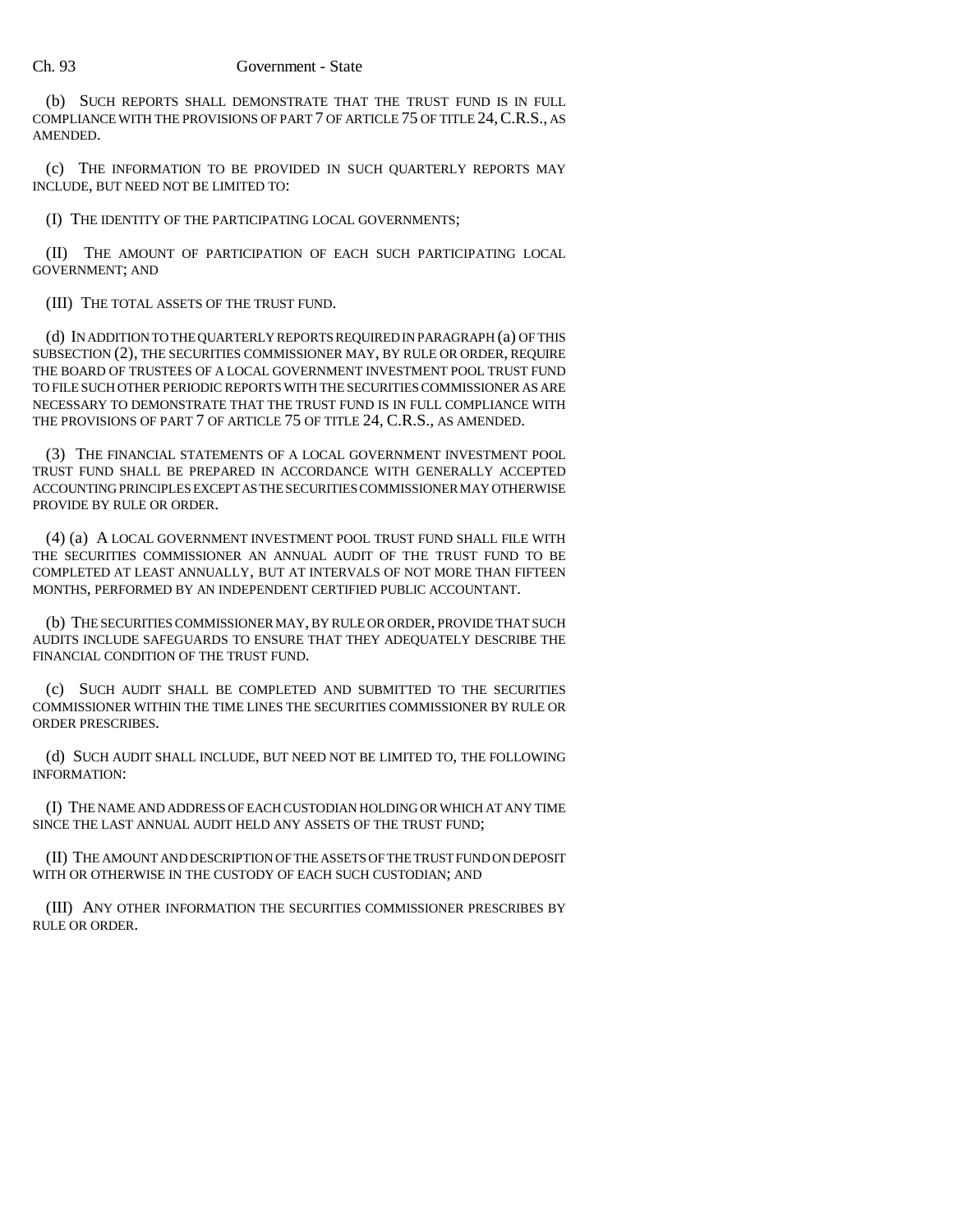(e) EVERY FILING OF THE ANNUAL AUDIT REQUIRED UNDER THIS SUBSECTION (4) SHALL BE ACCOMPANIED BY A FEE, WHICH SHALL BE DETERMINED AND COLLECTED PURSUANT TO SECTION 11-51-707; EXCEPT THAT NO SUCH ANNUAL FEE SHALL BE MORE THAN TWO THOUSAND DOLLARS.

**11-51-907. Access to records.** (1) THE SECURITIES COMMISSIONER, IN A MANNER REASONABLE UNDER THE CIRCUMSTANCES, MAY EXAMINE, WITHOUT NOTICE, ANY ACCOUNTS HELD BY A CUSTODIAN ON BEHALF OF A LOCAL GOVERNMENT INVESTMENT POOL TRUST FUND AND ALL BOOKS, RECORDS, AND PAPERS PERTAINING THERETO, AND ALL ACCOUNTS, BOOKS, RECORDS, AND PAPERS PERTAINING THERETO, WITHIN OR WITHOUT THIS STATE, IN THE POSSESSION OF ANY ADMINISTRATOR, THE BOARD OF TRUSTEES, ANY INVESTMENT ADVISER OF OR BROKER-DEALER OR FINANCIAL INSTITUTION ACTING IN AN ADVISORY CAPACITY TO THE TRUST FUND, ANY PERSON EMPLOYED BY OR DIRECTLY ASSOCIATED WITH SUCH BROKER-DEALER OR FINANCIAL INSTITUTION IN CONNECTION WITH PROVIDING SUCH ADVISORY SERVICES, OR ANY INVESTMENT ADVISER REPRESENTATIVE.

(2) THE SECURITIES COMMISSIONER, IN A MANNER REASONABLE UNDER THE CIRCUMSTANCES, MAY COPY, OR CAUSE TO BE COPIED, OR REQUEST FROM AND SHALL RECEIVE COPIES OF SUCH DOCUMENTS AS ARE MADE AND MAINTAINED BY THE CUSTODIANS, ADMINISTRATOR, BOARD OF TRUSTEES, INVESTMENT ADVISER OF OR BROKER-DEALER OR FINANCIAL INSTITUTION ACTING IN ADVISORY CAPACITY TO THE TRUST FUND, ANY PERSON EMPLOYED BY OR DIRECTLY ASSOCIATED WITH SUCH BROKER-DEALER OR FINANCIAL INSTITUTION IN CONNECTION WITH PROVIDING SUCH ADVISORY SERVICES, OR ANY INVESTMENT ADVISOR REPRESENTATIVE IN CONNECTION WITH A LOCAL GOVERNMENT INVESTMENT POOL TRUST FUND IN THE NORMAL COURSE OF BUSINESS, AT THE EXPENSE OF SUCH PERSON, IN ORDER TO DETERMINE COMPLIANCE WITH THIS PART 9 AND PART 7 OF ARTICLE 75 OF TITLE 24, C.R.S., AS AMENDED.

**11-51-908. Confidentiality of information.** FINANCIAL INFORMATION AND THE IDENTITIES OF PARTICIPATING LOCAL GOVERNMENTS IN THE POSSESSION OF, FILED WITH, OR OBTAINED BY THE SECURITIES COMMISSIONER UNDER THIS PART 9 SHALL BE CONFIDENTIAL. NO SUCH INFORMATION MAY BE DISCLOSED BY THE SECURITIES COMMISSIONER OR ANY OF THE OFFICERS OR EMPLOYEES OF THE DIVISION OF SECURITIES EXCEPT IN CONNECTION WITH ANY INVESTIGATION OR PROCEEDING OR WITH THE CONSENT OF THE BOARD OF TRUSTEES OF THE LOCAL GOVERNMENT INVESTMENT POOL TRUST FUND TO WHICH SUCH INFORMATION PERTAINS. SUCH INFORMATION SHALL BE CONSTRUED AS INFORMATION WITHIN THE MEANING OF SECTION 24-72-204 (3) (a) (IV), C.R.S.

**SECTION 5.** 11-51-707 (3) (a), Colorado Revised Statutes, 1987 Repl. Vol., as amended, is amended to read:

**11-51-707. Collection of fees - division of securities cash fund created.** (3) (a) The division shall set the amount of each fee which it is authorized by law to collect under this article. The budget request and the fees for the division shall reflect The division, in the discretion of the securities. commissioner, may set registration fees payable under section 11-51-302 according to a scale of rates applied to the dollar amount of securities to be registered, with a maximum fee specified. The division, in the discretion of the securities commissioner,